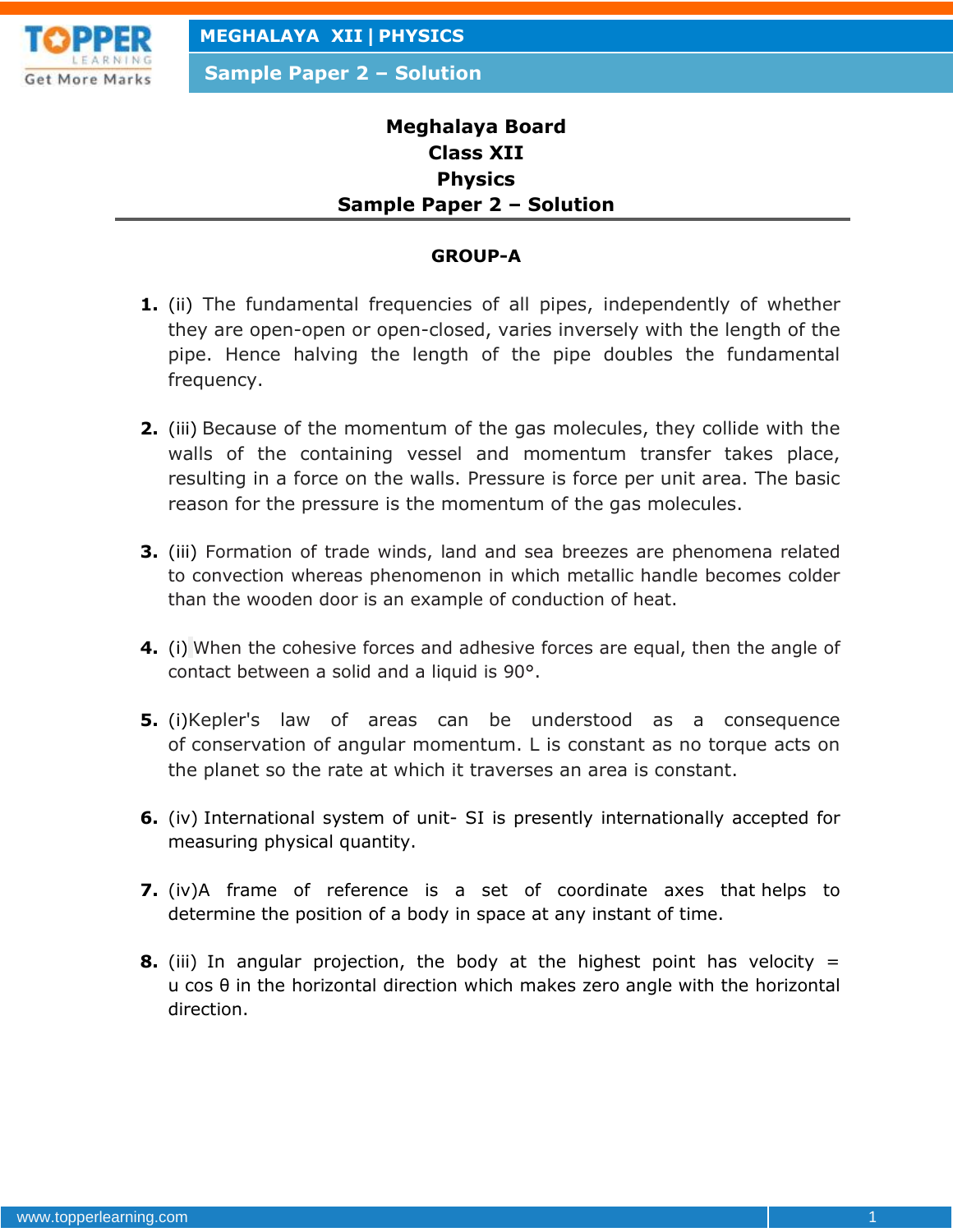

**Sample Paper 2 – Solution**

#### **GROUP-B**

- **9.** Long distance radio broadcast use short wave bands as ionosphere layer of the atmosphere reflects the waves in these bands hence making the long distance broadcast feasible.
- **10.** No, because there are no free charge carriers in the depletion region .In the absence of any forward biasing it offers infinite resistance.
- 11. Nuclear fusion is not possible in laboratory as it is performed in high temperature. This cannot be attained in the laboratory.
- **12.** No, they are a new kind of waves proposed to locate the position of a moving particle. For this reason, they are sometimes called pilot waves.
- **13.** Coherent sources are defined as the sources in which initial phase difference remains constant. In the case of two independent sources, the initial phase difference cannot remain constant because light is emitted due to millions of atoms and their number goes on changing in a quite random manner.
- **14.** It is an isosceles right angled prism(angle 90°,45°,45°) whose critical angle is less than 45°.When a ray of light strikes the glass air interface at an angle 45°, it is totally reflected. Total reflecting glass prism is based on total internal reflection.
- **15.** An AC circuit containing only Capacitor or inductor will have zero power dissipation even though the current is flowing through it. Such current is called wattless current.
- **16.** Due to change in magnetic flux the induced EMF will always be produced but current will be induced only if the circuit is closed.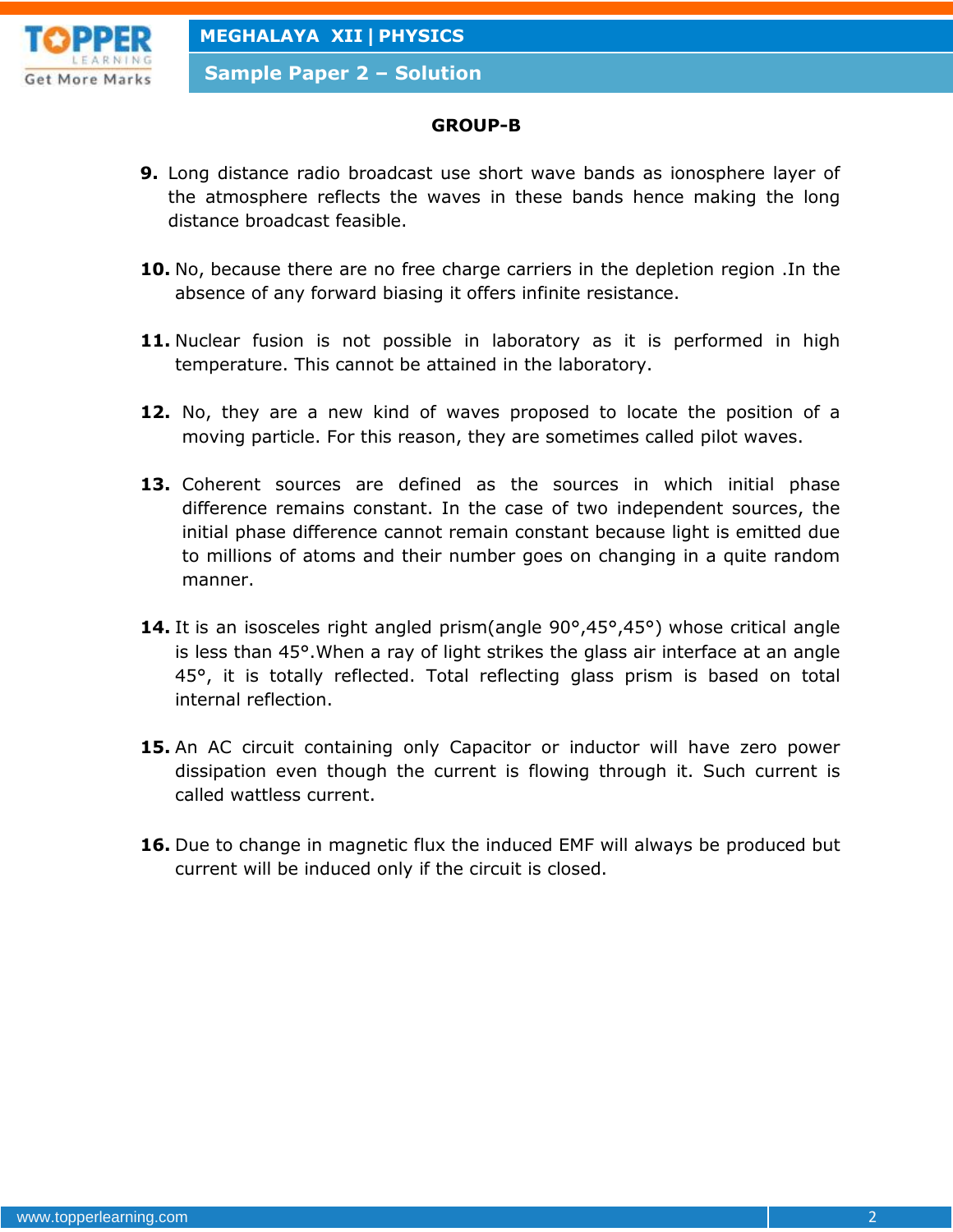

**Sample Paper 2 – Solution**

### **GROUP-C**

- **17.** The power of the modulated signal is not high enough and hence the modulator is followed by a power amplifier. The amplifier provides necessary power and then feeds the modulated signal to the antenna of the transmitter. While propagating through the channel. The transmitted signal gets attenuated. So to increase the power the receiving antenna is followed by an amplifier. The amplified signal is fed to the detector which separates the modulating signal and reproduces it back into message form.
- **18.** The NOT gate is also known as an inverter. It has only one input and one output. The output of an inverter is always opposite to the input i.e. if input is 1 (high), the output is 0 (low) and vice versa.

#### **Or**

A zener diode is a properly doped p-n junction diode, which has a sharp breakdown voltage. It works in the breakdown region of the characteristics, so it is also called breakdown diode.

- **19.** In the formation of the nucleus, the neutron and protons have to collect in a very small space whose size is of the order of  $10^{-14}$ m. The energy required for this purpose is spent by the nucleons at the cost of their masses. As a result of this, the mass of the nucleus formed becomes less than the sum of the masses of the individual nucleons.
- **20.** In Rutherford's experiment, a thin gold foil was bombarded with alpha particles. According to Thomson's "plum-pudding" model of the atom, alpha particles should have passed through the foil with little or no deflection.
- **21.** The work function of copper is 4.5 eV while that for sodium is 2 eV. Therefore, radiation of more energy is required to remove a free electron from copper as compared to sodium. Since threshold radiation is inversely proportional to the work function  $(W_0 = hc / \lambda_0)$ , its value will be more for sodium.
- **22.** The fringe width in interference pattern is inversely proportional to the separation between the coherent sources  $(\beta = \lambda D/d)$ . When the distance d between the coherent source is large; the fringe width becomes very small. In such a case, the fringes may overlap and the interference pattern may not be observed
- **23.** Refractive index of lens for violet rays is more than that for red rays, so power of a lens will decrease if violet light is replaced by red light.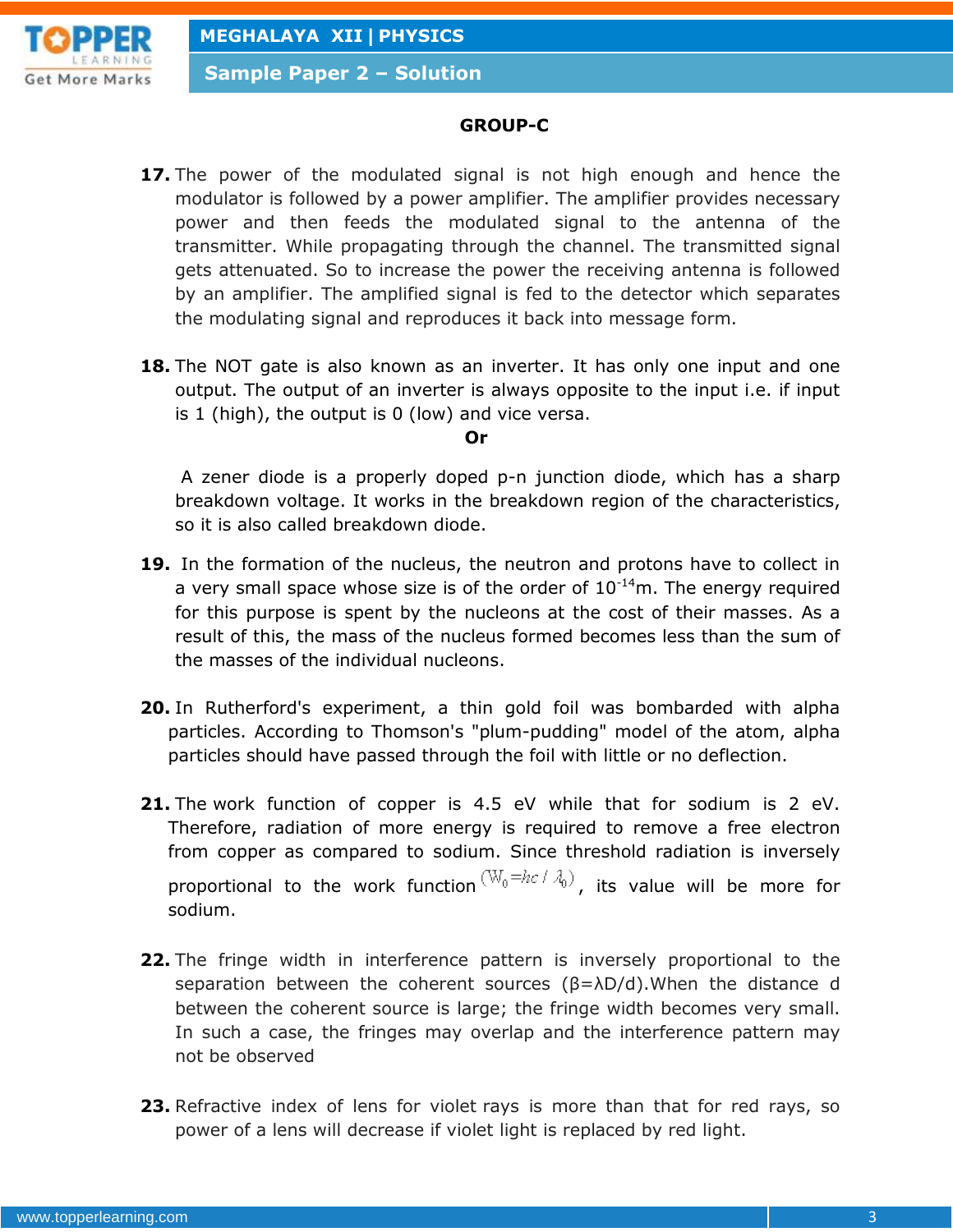

**Sample Paper 2 – Solution**

**24.** Infra red waves are emitted by hot bodies. They are produced due to the de-excitation of atoms. They are called Heat waves as they produce heat on falling on matter. This is because water molecules present in most materials readily absorb infra red waves. After absorption, their thermal motion increases, that is, they heat up and heat their surroundings.

#### **Or**

The speed of the electromagnetic waves(whether its infra red rays or gamma rays) remain same no matter in which ever medium they travel. Hence the ratio of the speeds of infra red rays and gamma rays in vacuum is 1:1.

#### **GROUP-D**

#### **25.**

Weknow,

$$
X_c = \frac{1}{2\pi vC}
$$
  
for same capacitance,  

$$
X_c \propto \frac{1}{v}
$$
  
For capacitor A X<sub>c</sub> = X<sub>ac</sub>  
frequency of A = 2v  
For capacitor B X<sub>c</sub> = X<sub>bc</sub>  
frequency of B = v  

$$
\frac{X_{ac}}{X_{bc}} = \frac{1/2v}{1/v} = \frac{v}{2v}
$$

$$
\frac{X_{ac}}{X_{bc}} = \frac{1}{2}
$$

**26.** The given situation can be shown as:



Let  $\theta$  be the angle traced by the free end of the rod in time t. The area swept-out by the rod in time t is given as: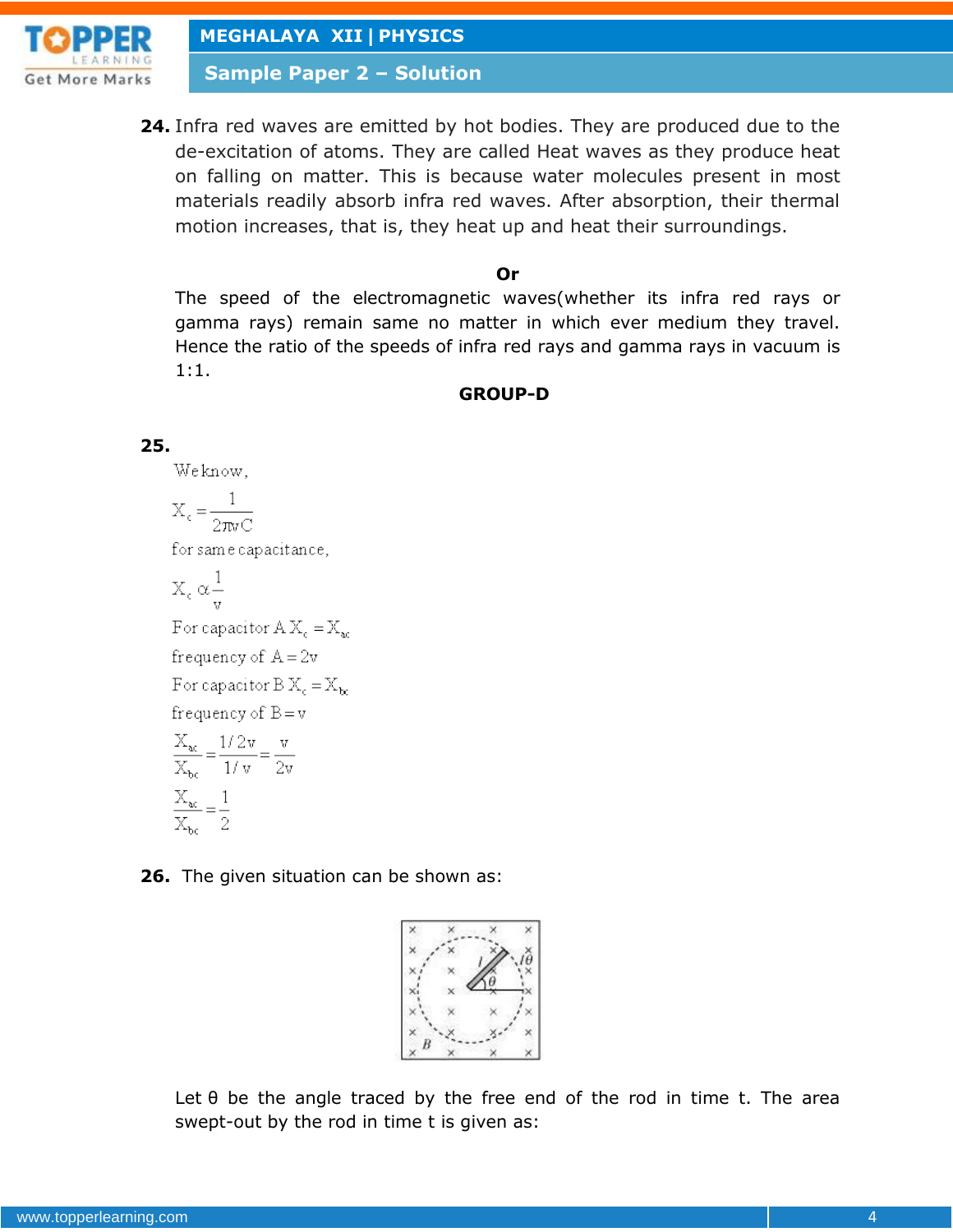

**Sample Paper 2 – Solution**

$$
A = \pi l^2 \times \left(\frac{\theta}{2\pi}\right) = \frac{l^2 \theta}{2}
$$

Since the angle between the area vector and the magnetic field vector is zero, the magnetic flux linked to this area is given as:

$$
\phi = B \left( \frac{1}{2} l^2 \theta \right) \cos 0^\circ \qquad \qquad [\because \text{Flux}, \phi = BA \cos \theta]
$$

$$
= \frac{1}{2} B l^2 \theta \qquad \qquad [\because \cos 0^\circ = 1]
$$

According to Faraday's laws of electromagnetic induction, induced emf (e) is given as

$$
e = \frac{d\phi}{dt} = \frac{d}{dt} \left( \frac{1}{2} B l^2 \theta \right) = \frac{1}{2} B l^2 \omega \qquad [\because \omega = \frac{d\theta}{dt}]
$$

Hence, the current induced in the rod is given as:

$$
I = \frac{e}{R} = \frac{\frac{1}{2}Bl^2\omega}{R} = \frac{Bl^2\omega}{2R}
$$

**27.** When a specimen of magnetic material is magnetised, a curve is drawn for magnetic field intensity (H) against intensity of magnetisation (I). The curve so formed is called Hysteresis Loop. This complete process is called Cycle of Magnetisation. It is called hysteresis because of lagging of I behind H during the cycle of magnetisation. The area of the loop gives the energy loss per unit volume of the specimen per cycle of magnetisation. The hysteresis loop of different materials is used to compare retentivity, coercivity and energy loss. Therefore, a suitable material is selected for making electromagnets, transformers, permanent magnets, generator etc.

#### **Or**

Given: Length  $= 2l$ Magnetic moment  $=$  M Pole strength  $=$  m If the magnetic needle is halved from the middle, then Length  $= 1$ Magnetic moment becomes half i.e.  $= M/2$ Pole strength remains same i.e. m.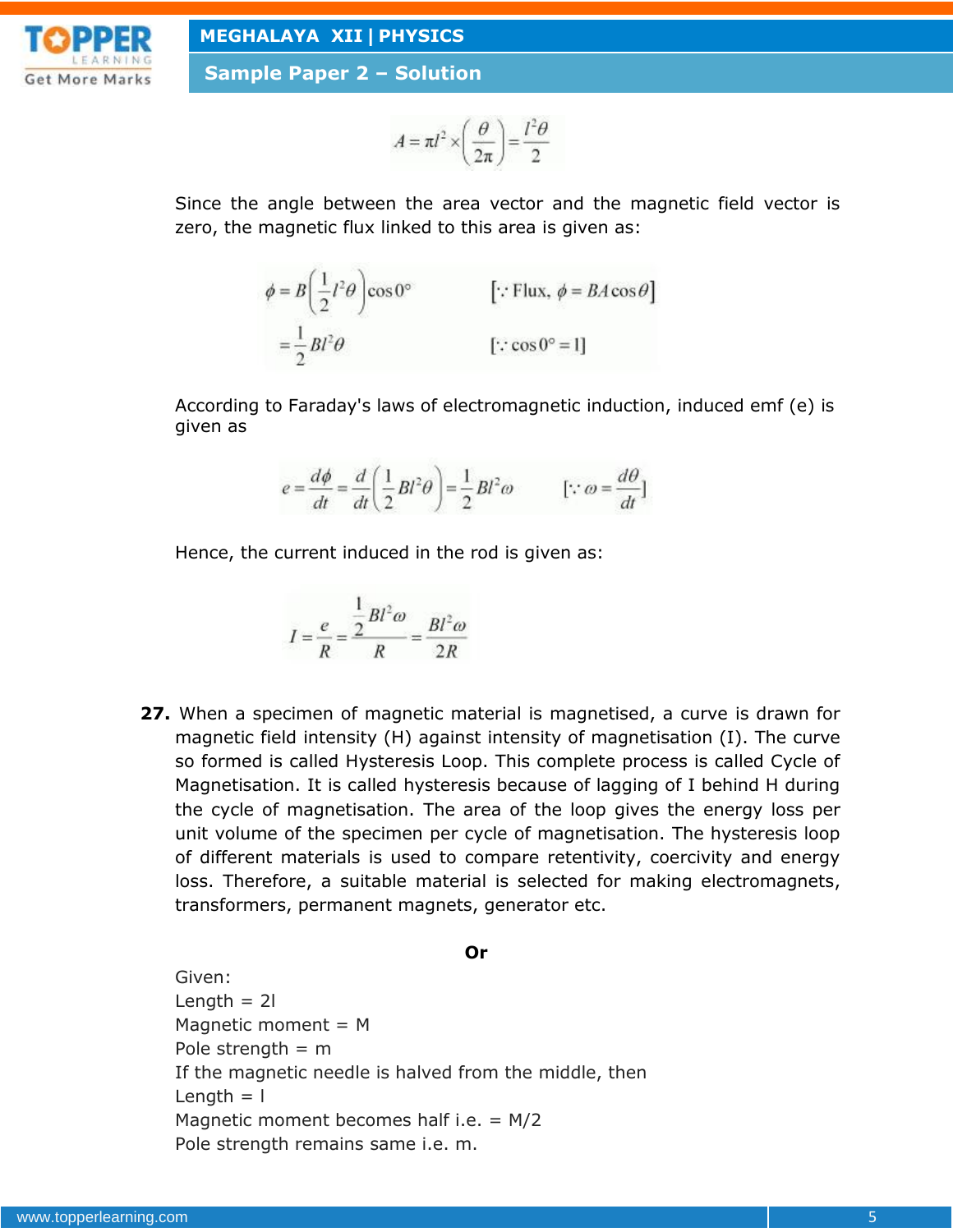

**Sample Paper 2 – Solution**

**28.**



(i) For a beam of charged particles to pass undeflected through crossed electric and magnetic fields, the condition is that electric and magnetic forces on the beam must be equal and opposite i.e.,

eE = evB  
\n
$$
v = \frac{E}{B}
$$
  
\nGiven, E = 50kV / m = 50 × 10<sup>3</sup> V / m, B = 100mT = 100 × 10<sup>-3</sup>T  
\n $v = \frac{50 × 103}{100 × 10-3} = 5 × 105 ms-1$ 

(ii) The beam strikes the target with a constant velocity, so force exerted on the target is zero. However, if proton beam comes to rest, it exerts a force on the target, equal to rate of change of linear momentum of the beam i.e.,

$$
F = \frac{\Delta p}{\Delta t} = \frac{mv}{\Delta t} = \frac{mv}{q/i} = \frac{mvi}{q} = \frac{mvi}{ne}
$$

where n is the number of protons striking the target per second

#### **Or**

Nature of the paths executed by the charged particle moving in a uniform magnetic field will be:

i) If the charged particle is moving parallel to the direction of  $\vec{B}$ , it does not experience any force, because angle  $\theta$  between  $\overrightarrow{v}$  and  $\overrightarrow{B}$  is 0° or 180° and  $F=$  qvBsin0= 0.

So, the particle will continue to move along the straight line.

ii) If charged particle is moving perpendicular to  $\vec{B}$ , it experiences maximum force  $F=$  qvBsin90°= qvB.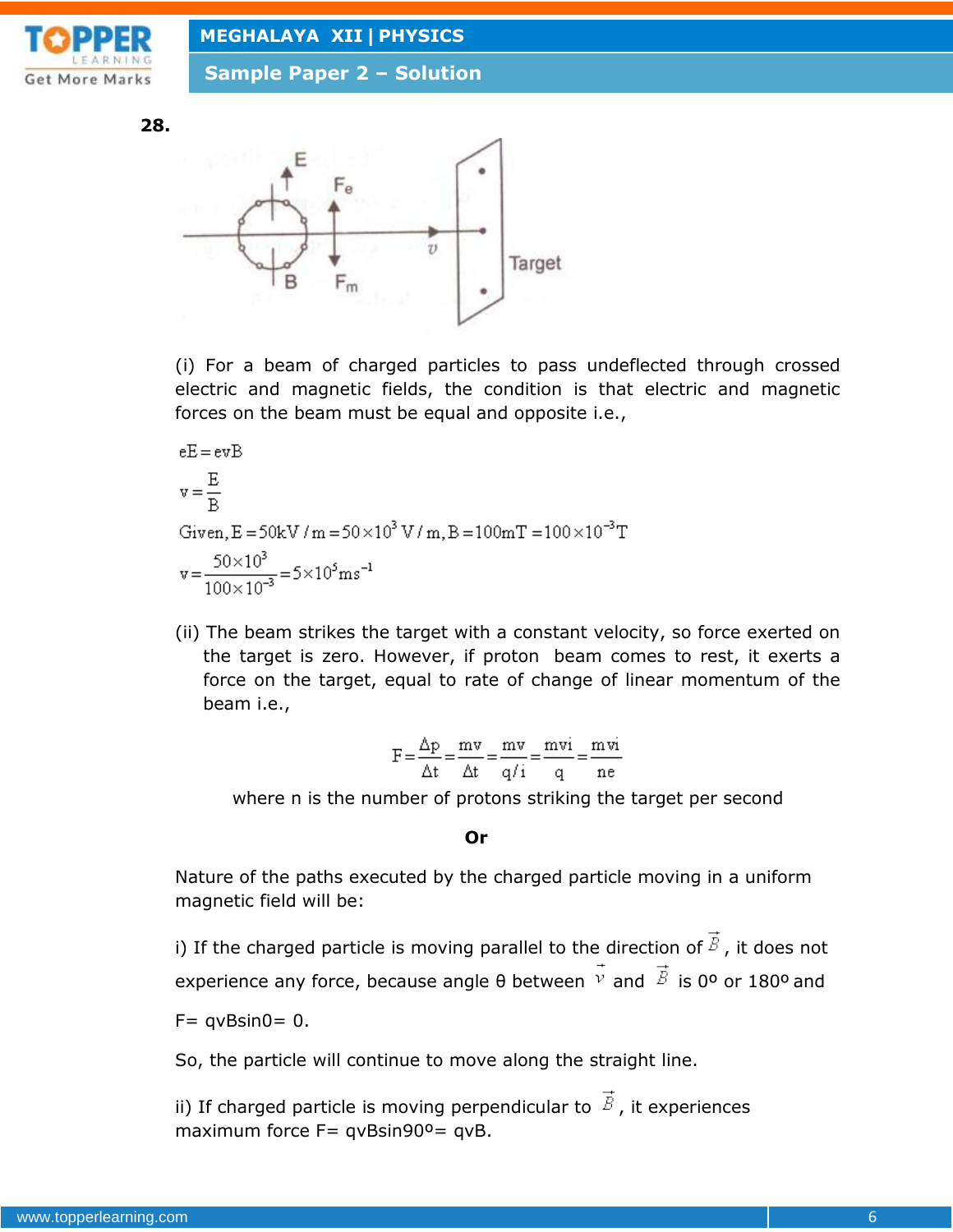

**Sample Paper 2 – Solution**

So, this force will provide the required centripetal force and the charged particle will describe a circular path of radius r i.e

$$
mv^2/r = qvB
$$
.

If the charged particle is moving in the magnetic field such that its velocity  $\overline{v}$  makes angle θ with the direction of  $\overline{B}$ , the particle will move under the combined effect of velocity components i.e vcosθ and vsinθ. So, the particle will cover linear, as well as circular path i.e the path will be helical.

**29.** Consider a conductor of length l and area of cross-section A, having n electrons per unit volume, as shown in the following figure.



Volume of the conductor  $=$  Al

Total number of electrons in the conductor = Volume  $\times$  Electron density  $=$  Aln

Since e is the charge of an electron, the total charge contained in the conductor:  $Q =$  Alen

Let a potential difference V be applied across the conductor. The resulting electric field in the conductor is given by: E=V/I

Hence, free electrons begin to drift in a direction opposite to that of the electric field E. The time taken by the free electrons to cross-over the conductor is given as:

 $t = \frac{1}{v_4}$ 

 $v_d$  is the drift velocity of free electrons.

Current flowing through the conductor is given by: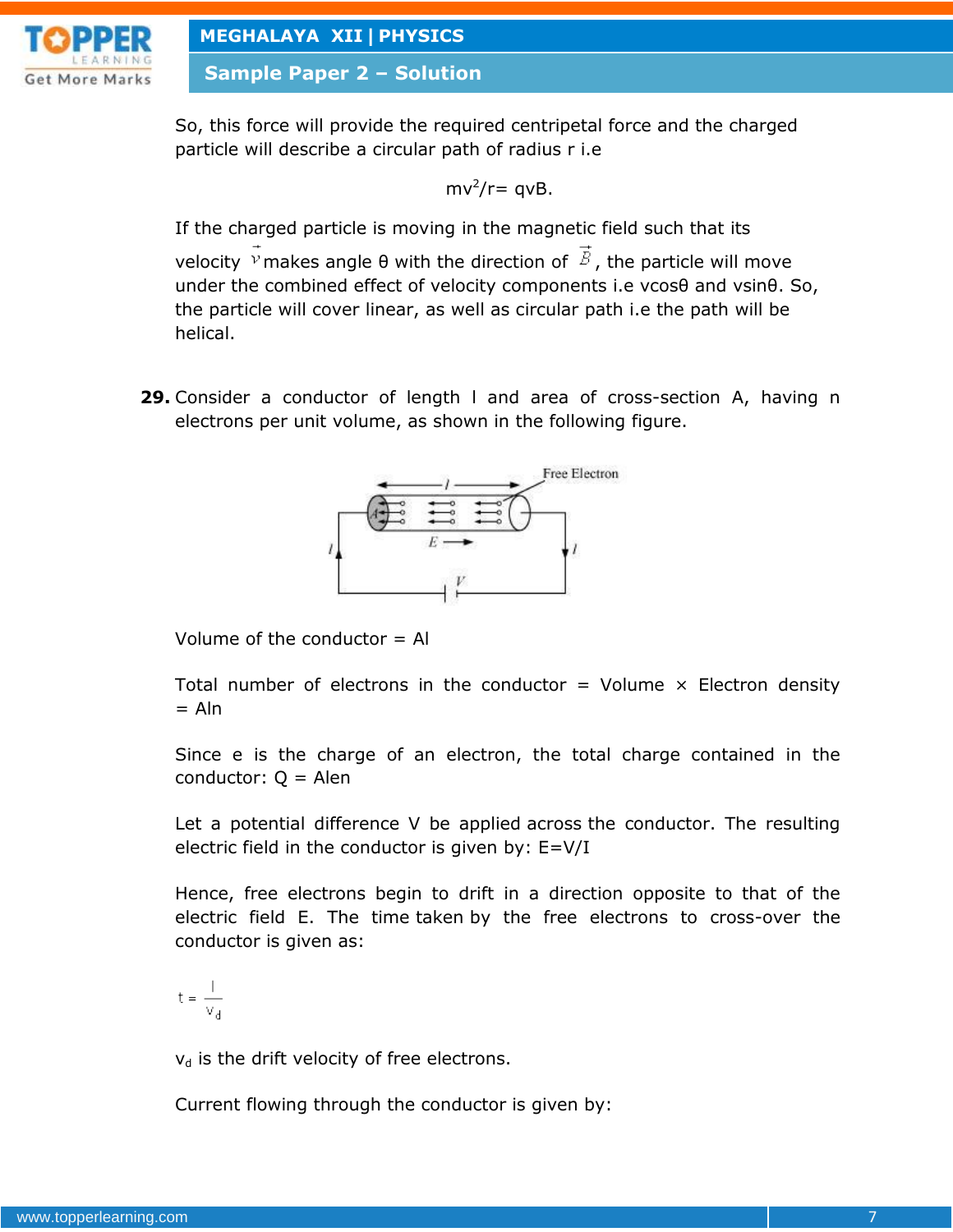

**Sample Paper 2 – Solution**

$$
I = \frac{Q}{t} = \frac{Alen}{l} = neAv_d
$$
  
Current density,  $j = \frac{l}{A} = nev_d$ 

Where,  $n$  and  $e$  are constants

 $\therefore j \propto v_d$ 

i.e., current density is directly proportional to the drift velocity

- **30.** Molecules of polar dielectric have permanent dipole moment. In the absence of electric field, these dipoles align randomly due thermal agitation. So, the total dipole moment is zero. On applying electric field, these randomly aligned dipoles try to align in the direction of electric field. As a result there is net dipole moment in the direction of electric field.
- **31.** We can apply superposition principle to find the resultant electrostatic force at a point due to multiple charges.

Let's consider a group of charges  $q_1$ ,  $q_2$ ,  $q_3$ , ..., etc with position vectors  $\vec{r}_1$ ,  $\vec{r}_2$ ,  $\vec{r}_3$ , ..., etc with respect to a given point P.



Then according to the superposition principle net electric field at P due to the system of charges is the vector sum of the electric field due to each charge at P.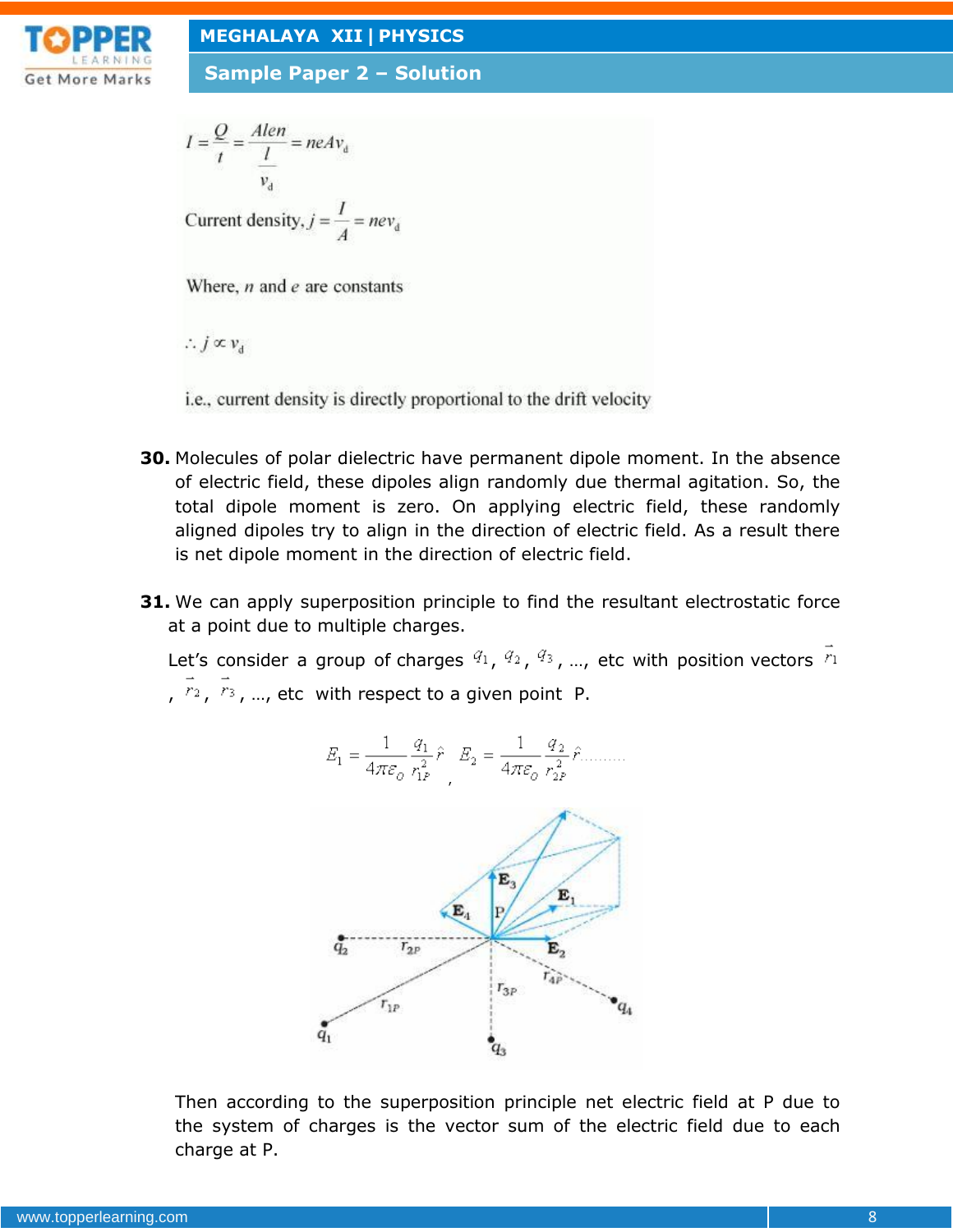

**Sample Paper 2 – Solution**

Hence,

 $\overrightarrow{E} = \overrightarrow{E}_1 + \overrightarrow{E}_2 + \ldots + \overrightarrow{E}_n$ 

- **32.** A digital signal is a discontinuous function of time (unlike an analog signal) in which current or voltage takes only two discrete values. Advantages of digital communication are as follows:
	- (i) This mode of communication is more reliable.
	- (ii) Its transmission needs simple technique.
	- In Fax, we get a hard copy of the message at the recipient's terminal.
	- In E-mail, we get a soft copy of the message at the recipient's terminal.
- **33.** Radioactive decay constant (λ) is the reciprocal of time during which the number of atoms in the radioactive substance reduced to 36.8% of the original number of atoms in it.
	- (i) Y-rays are similar to X-rays

(ii) Penetration power of α-ray is less than that of  $β$  and  $Y$  -rays so Y-rays are easily absorbed by matter.

#### **GROUP-E**

34.  
\n
$$
\theta = \frac{me^4}{(4\pi)^3 \varepsilon_0^2} \left[ \frac{1}{(x-1)^2} - \frac{1}{x^2} \right]
$$
\n
$$
= \frac{me^4 (2x-1)}{(4\pi)^3 \varepsilon_0^2 \left( \frac{h}{2\pi} \right) x^2 (x-1)^2}
$$
\nfor large x,  
\n
$$
v = \frac{me^4}{32\pi^3 \varepsilon_0^2 \left( \frac{h}{2\pi} \right)^3 x^3}
$$
\norbital frequency  $v = \frac{V}{2\pi r}$   
\nwhere  $V = \frac{nh}{2\pi mr}$   
\nand  $r = \frac{4\pi \varepsilon_0 \left( \frac{h}{2\pi} \right)^2 x^2}{me^2}$   
\nThis leads to -  
\n $me^4$ 

$$
v = \frac{1}{32\pi^3 \varepsilon^2 \left(\frac{h}{2\pi}\right)^3 x^3}
$$

which is same as  $\vartheta$  for large  $\chi$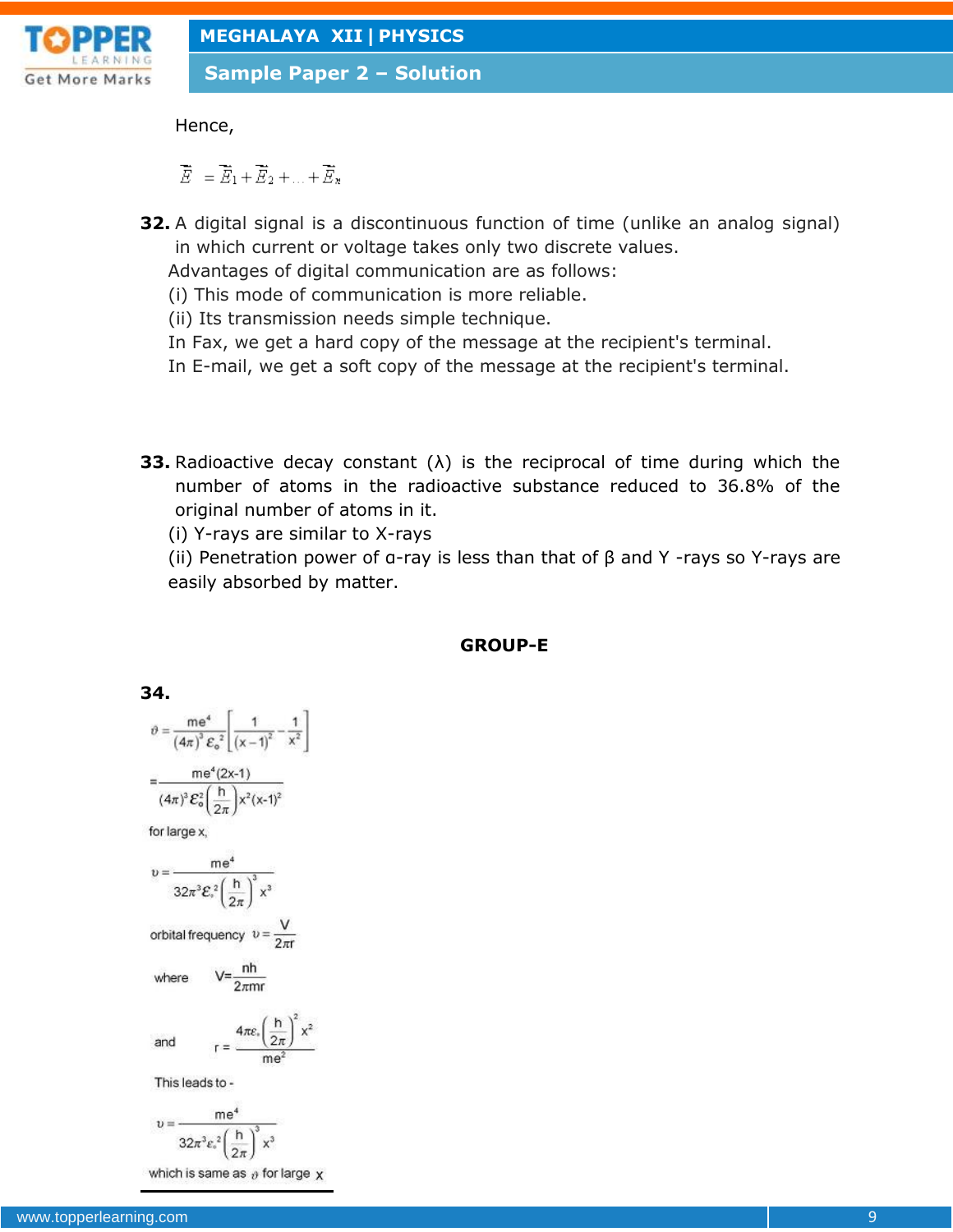**Sample Paper 2 – Solution**



#### **Or**

(a)

- (i) It does not obey the Maxwell's theory of electrodynamics, according to it "A small charged particle moving around an oppositely charged centre continuously loses its energy". If an electron does so, it should continuously lose its energy and should set up spiral motion ultimately failing into the nucleus.
- (ii) It could not explain the discrete spectra exhibited by atoms. Bohr rectified Rutherford atom model by suggesting that electrons are allowed to revolve only in certain privileged orbits, which are stationary orbits i.e., energy of revolving electrons in such orbits shall remain stationary, involving no loss.

(b)

According to Bohr's postulate, angular momentum of electron orbiting around the nucleus is quantized.

$$
m \text{ yr} = \frac{nh}{2\pi} \qquad \text{---}(-1)
$$

According to de Broglie, a stationary orbit is that which contains an integral no, of de Broglie waves associated with the revolving electron.

For an electron revolving in nth circular orbit of radius r.

total distance covered = circumference =  $2\pi r$ 

For permissible orbit,  $2\pi r = n\lambda$ 

$$
r = \frac{n\lambda}{2\pi} \quad \text{---} \quad (2)
$$
\n
$$
\text{Put (2) in (1)}
$$
\n
$$
mv \times \frac{n\lambda}{2\pi} = \frac{n\lambda}{2\pi}
$$
\n
$$
\Rightarrow \lambda = \frac{h}{mv} = \frac{h}{p}
$$

(c) It is not possible to measure simultaneously the position and momentum of a microscopic particle with absolute accuracy. There is a minimum for the product of the uncertainties of these two measurements. There is likewise a minimum for the product of the uncertainties of the energy and time.

$$
\Delta \times \Delta p \ge \frac{h}{4\pi}
$$

$$
\Delta E \Delta t \ge \frac{h}{4\pi}
$$

**35.** According to Huygens principle, each point of the wavefront is the source of a secondary disturbance and the wavelets emanating from these points spread out in all directions with the speed of the wave. These wavelets emanating from the wavefront are usually referred to as secondary wavelets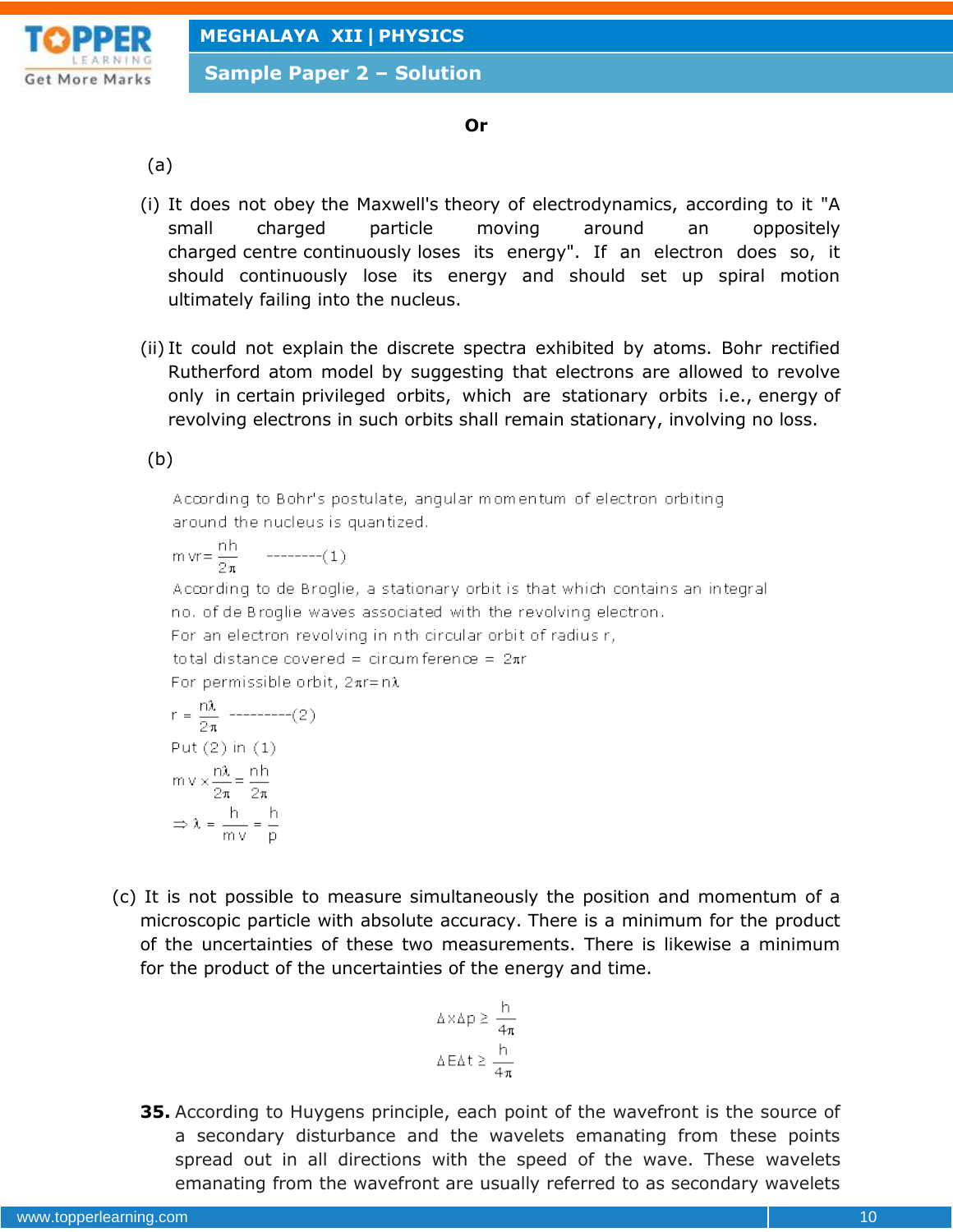

**Sample Paper 2 – Solution**

and if we draw a common tangent to all these spheres, we obtain the new position of the wavefront at a later time.



The geometry of path differences for diffraction by a single slit.



When a monochromatic light passes through a single slit, there are alternate dark and bright regions, the intensity becoming weaker away from the centre on the screen.

We can apply Huygen's principle to explain this.

The diffracted light goes on to meet a screen.

The basic idea is to divide the slit into much smaller parts, and add their contributions at P with the proper phase differences.

The midpoint of the slit is M. The path difference NP - LP between the two edges of the slit can be calculated, where P is some point on the screen.

If  $\theta$  is the angle with the normal MC, then if two points  $M_1$  and  $M_2$  in the slit plane are separated by y, the path difference

$$
M_2P - M_1P = y \theta
$$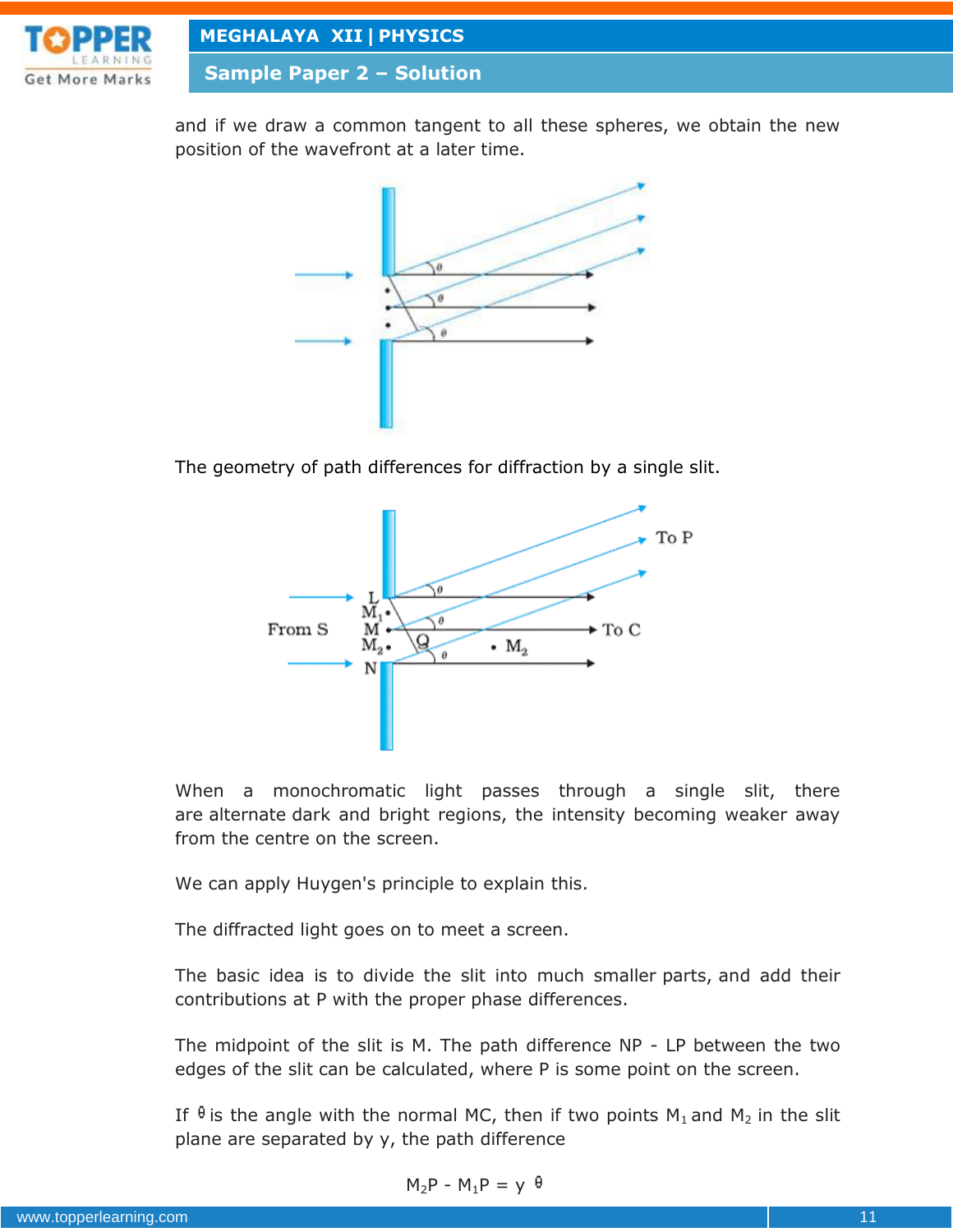

**Sample Paper 2 – Solution**

At the central point C on the screen, the angle  $\theta$  is zero. All path differences are zero and hence all the parts of the slit contribute in phase.

This gives maximum intensity at C.

Experimental observation indicates that the intensity has a central maximum at  $\theta = 0$  and other secondary maxima at  $\theta = (n+1/2)$   $\lambda$  /a, and has minima (zero intensity) at  $\theta = n \lambda / a$ ,

 $n = \pm 1, \pm 2, \pm 3, \ldots$ 

Consider first the angle  $\theta$  where the path difference a  $\theta$  is  $\lambda$ . Then,

$$
\theta = \lambda / a \dots \dots \dots (i)
$$

Now, divide the slit into two equal halves LM and MN each of size a/2. For every point M<sub>1</sub> in LM, there is a point M<sub>2</sub> in MN such that M<sub>1</sub>M<sub>2</sub> = a/2. The path difference between M<sub>1</sub> and M<sub>2</sub> at P = M<sub>2</sub>P - M<sub>1</sub>P =  $\theta$  a/2 =  $\lambda$ /2 for the angle chosen. This means that the contributions from  $M_1$  and  $M_2$  are 180<sup>o</sup> out of phase and cancel in the direction  $\theta = \lambda/a$ . Contributions from the two halves of the slit LM and MN, therefore, cancel each other.

Equation (i) gives the angle at which the intensity falls to zero. Similarly we can show that the intensity is zero for  $\theta = n \lambda/a$ , with n being any integer (except zero!).

Angular size of the central maximum increases when the slit width a decreases.

Consider an angle  $\theta = 3 \lambda / 2a$  which is midway between two of the dark fringes.

Divide the slit into three equal parts. If we take the first two thirds of the slit, the path difference between the two ends would be

$$
\frac{2}{3}a\times\theta=\frac{2a}{3}\times\frac{3\lambda}{2a}\times\lambda
$$

The first two-thirds of the slit can therefore be divided into two halves which have a  $\lambda$  /2 path difference. The contributions of these two halves cancel in the same manner as described earlier. Only the remaining one-third of the slit contributes to the intensity at a point between the two minima. This will be much weaker than the central maximum.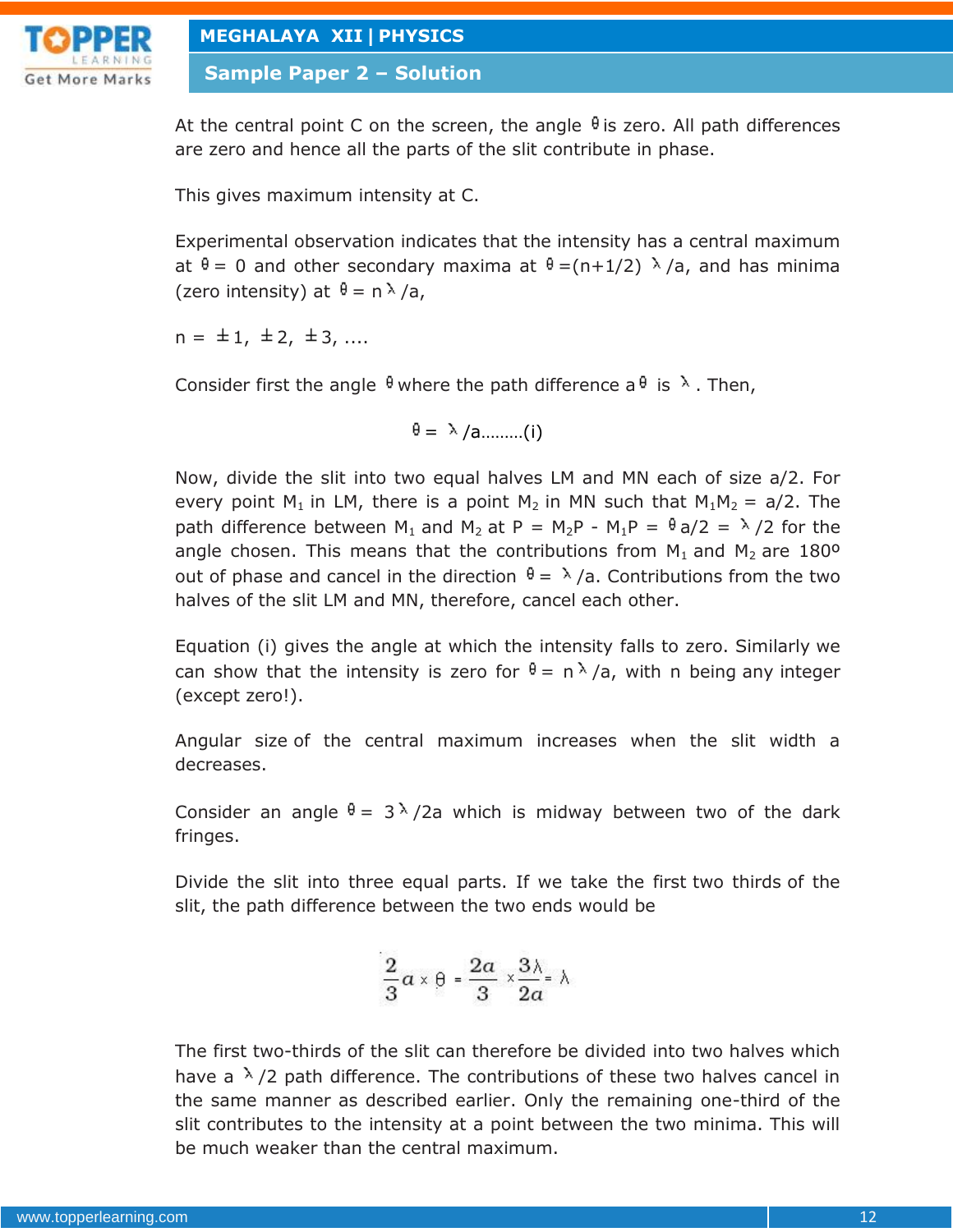

**Sample Paper 2 – Solution**



Intensity distribution and photograph of fringes due to diffraction at single slit.

Similarly we can show that there are maxima at  $(n + 1/2)$   $\frac{0}{2}$  with n = 2, 3, etc.

These become weaker with increasing n, since only one-fifth, one-seventh, etc., of the slit contributes in these cases.

**36.**



Basic parts of the AC generator:

i. Rectangular coil mounted on a rotor shaft. The coil also called armature is mechanically rotated in the uniform magnetic field by some external means.